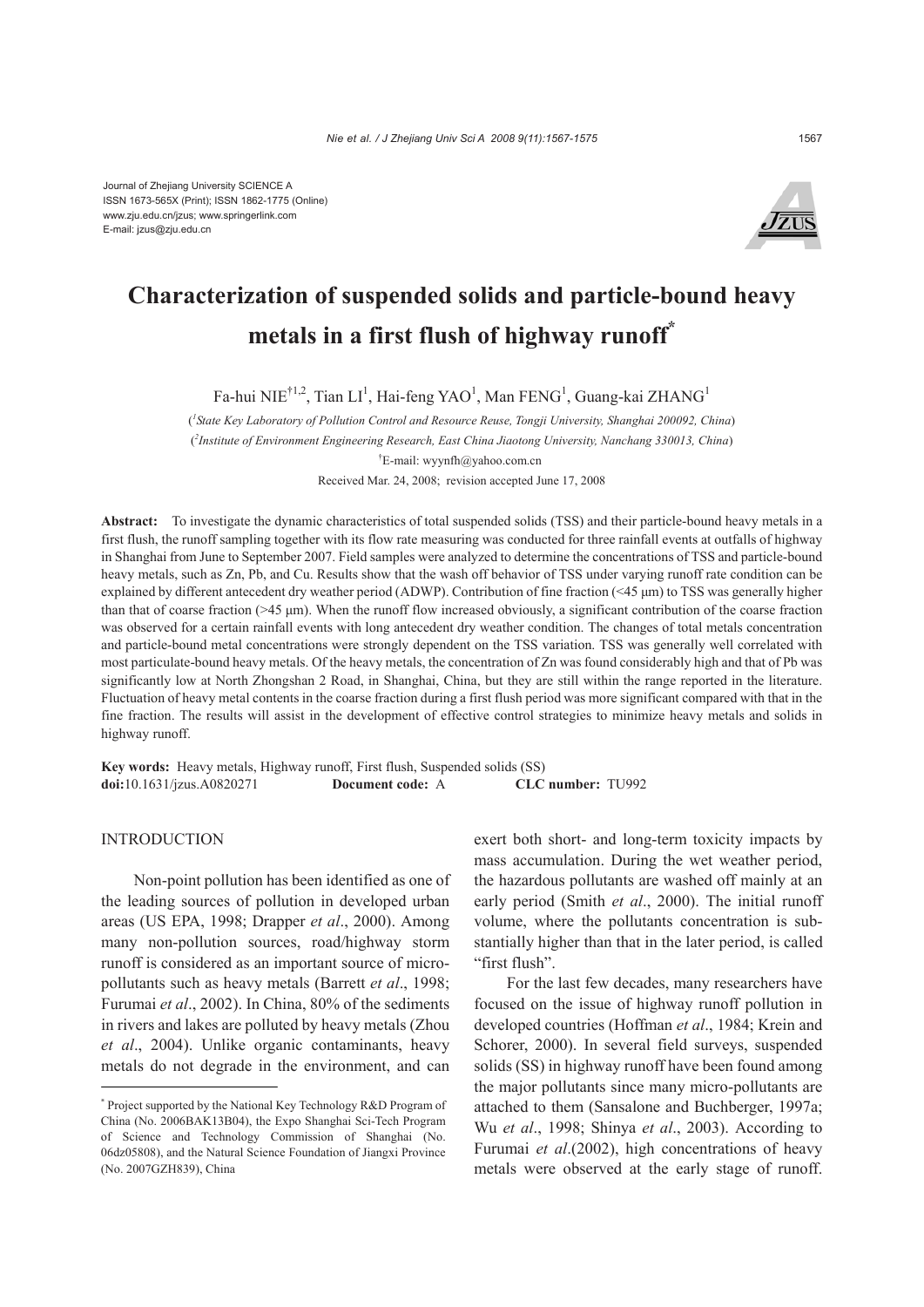Furthermore, Lau and Stenstrom (2005) reported that accumulating behavior of heavy metals was mostly dependent on particle sizes distribution. In fact, pollutant particle size distribution is crucial in stormwater treatment by some practices (e.g., wetlands, detention basins and retention pond). In Shanghai, the treatment technology for detention basins has already been used extensively for pollution control of Shanghai Suzhou Creek from initial stormwater runoff (Chen *et al*., 2004; Xu *et al*., 2005; Tan *et al*., 2006; Xu *et al*., 2006). The facilities are designed to improve runoff water quality and rely, to a large degree, upon pollution removal by settlement. Coarse particles will settle easily in detention basins, but fine particles may be discharged due to their slower settling velocities (Pitt *et al*., 1995). As a result, serious pollution still may be hardly avoided. Therefore, information on the flushing behavior of particles of different sizes and attached heavy metals in stormwater is very important to discuss possible control measures and develop potential treatment methods of runoff pollutants. However, there has been very limited field investigation so far about the dynamic behavior of SS and particle-bound heavy metals. Especially, little information is available for developing countries, including China.

The primary objective of this study is to investigate the characteristics of wash off behavior of TSS, fractional SS and their particle-associated heavy metals in a first flush of highway. The results will assist local governments to develop an effective control strategy of reducing stormwater micro-pollutants in the receiving waters when they were directly discharged.

# **METHODS**

### **Study site**

The study was conducted from June to September 2007 at North Zhongshan 2 Road in Shanghai, China. Runoff monitoring of nine rainfall events was carried out and three typical rainfall events among these were selected to analyze. Samples of rainfall events were collected at the outlet of drainage pipe. Service area of each drainpipe was about  $400 \text{ m}^2$ . In this highway, the average daily traffic volume was over 30000 vehicles per day.

## **Sampling and analysis**

Grab samples were taken manually and collected with a polypropylene bottle at the outlet of the drainage pipe. Sampling interval was 5 min in the first 30 min after the start of detectable runoff, and then increased to 15 min. The number of the samples collected depended on the rainfall intensity and duration. Time of sampling and runoff volume were recorded simultaneously. Flow rate was measured using a polypropylene bottle with 1 L or 4 L for smaller volumes and a polythene barrel with 10 L for higher volumes. Rainfall was recorded using an automatic rain gauge, which was positioned near the highway.

Water samples were taken to the laboratory after each event immediately. Samples were kept chilled in the lab and filtered within 24 h. TSS was analyzed according to APHA standard methods (APHA, AWWA, WEF, 1992). Each 50 ml dissolved fraction was immediately acidified with 2.5 ml of concentrated HNO<sub>3</sub>. The solids retained on the filter were digested using a Questron microwave system to release particulate-bound metals into solution. 0.5 g of each particle fraction was weighed in the digestion vessel together with  $10$  ml concentrated  $HNO<sub>3</sub>$ . Program microwave unit to heat samples to  $(160\pm4)$  °C in 10 min and then, at the second stage, to permit a slow rise to  $165{\sim}170$  °C in 10 min. After cooling, the digested samples were filtered, diluted to 50 ml and analyzed using Perkin-Elmer Optima 2100 Inductively Coupled Plasma Spectrometer (PerkinElmer Co., USA).

The runoff samples were sized into fine fraction of 0.45 $\sim$ 45 µm and coarse fraction of 45 $\sim$ 2200 µm using polyester sieve following the classification described previously (Furumai *et al*., 2001; Murakami *et al.*, 2004). The larger fractions were not found because they were better removed by existing street sweepers.

Laboratory quality control/quality assurance (QC/QA) procedures were followed, which were specified in Stormwater Monitoring Protocol Guidance Manual (Caltrans, 2000). Duplicate filtration and analysis were done for all samples per storm event sampled. Good precision of the whole procedure (less than 5% expressed as relative standard deviation) was achieved.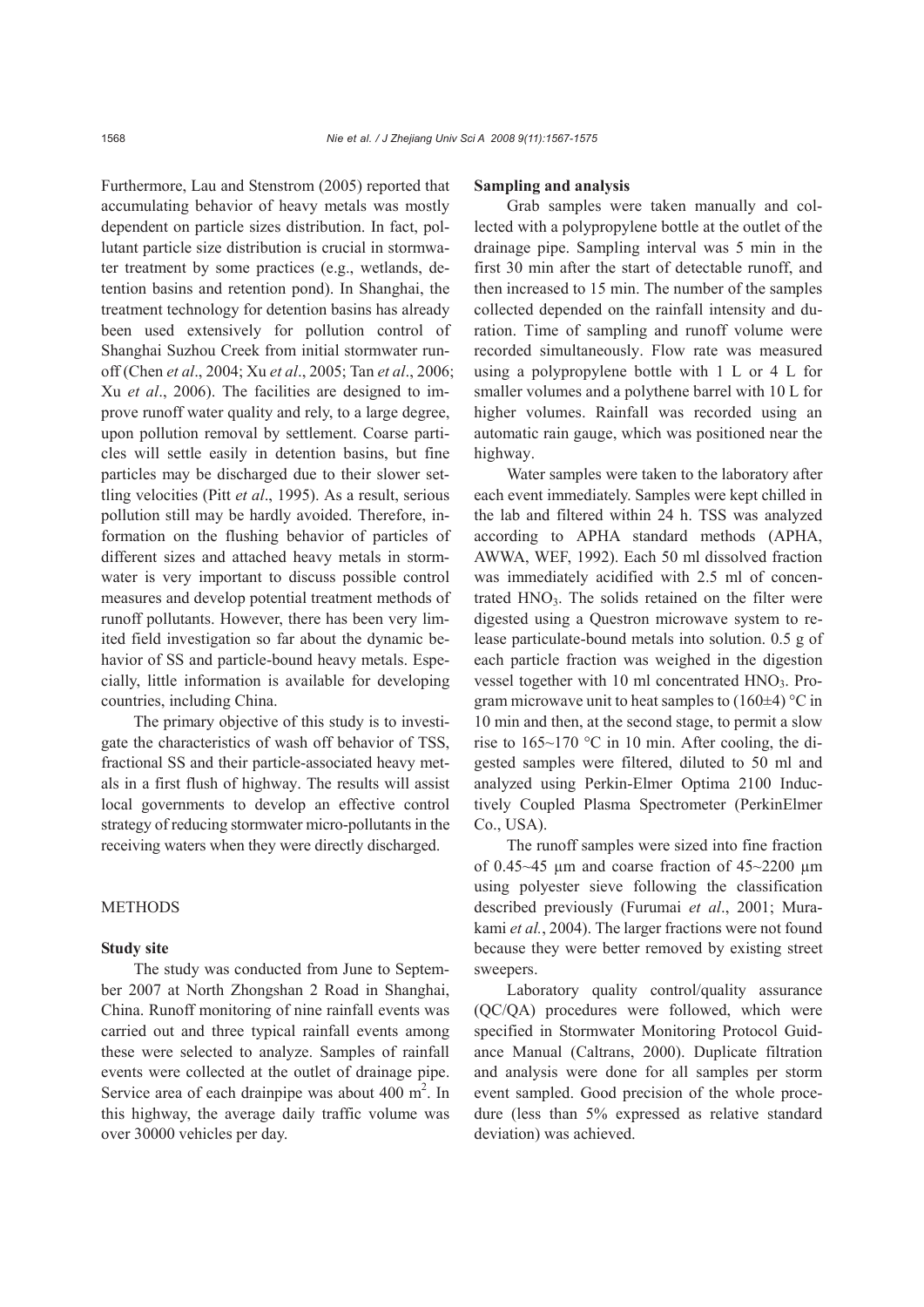## RESULTS AND DISCUSSION

## **Temporal variation of TSS**

The characteristics of the monitored storm events are summarized in Table 1. These rainfall events represent different rainfall characteristics. In all the three stormwater, runoff samples were collected during the first flush period. Fig.1 shows the change of flow rate and TSS concentration along time during the storm events on June 23, July 20 and August 2, 2007, respectively. The high rainfall intensity was observed in the initial period of the events on June 23 and August 2, 2007. However, for the events on July 7, 2007, it was found in the following period.

As shown in Fig.1, the high degree variabilities of the flow rate and TSS were observed, particularly for the stormwater TSS, which indicated the variety of contaminant and the complex wash off dynamics of the micro-pollutions such as heavy metals (Han *et al*., 2006). In addition, the higher concentration of TSS at the early stage was found similar to that of the flow. Aryal *et al*.(2005) had similar observation during their research on SS in highway runoff. But occurrence time of the peak concentration for TSS was not entirely consistent with that of the peak runoff flow rate in all the three rainfall events. For the rainfall events on July 7, 2007, the concentration peak of TSS preceded the peak of runoff flow rate. Contrarily, for the other two rainfall events, the concentration peak of TSS dropped behind the peak of runoff flow rate or appeared almost at the same time with the peak of runoff flow rate. Generally, for all the storm events monitored, the highest TSS concentration always occurred within the first thirty minutes and declined as the storm progressed, no matter whether another flow peak existed or not. The increasing TSS concentration at the early period seemed reflecting the wash off of the deposited pollutants.

In this study, the rainfall characteristics and antecedent dry weather period (ADWP) could be responsible for this phenomena mentioned above. The magnitude of TSS concentration in the first flush was



**Fig.1 Variation of TSS with flow rate along time during the storm events on (a) June 23; (b) July 7 and (c) August 2, 2007** 

**Table 1 Characteristics of the observed rainfall events in 2007** 

| Date of rain  | Rainfall depth | Rainfall     | Average rainfall   | Previous rainfall | Antecedent dry     |
|---------------|----------------|--------------|--------------------|-------------------|--------------------|
| event         | (mm)           | duration (h) | intensity $(mm/h)$ | volume (mm)       | weather period (d) |
| June 23, 2007 | 19.9           |              | 16.6               | 35.9              | .28                |
| July 7, 2007  | 58.5           | 2.6          | 22.7               | 11.3              | 1.63               |
| Aug. 2, 2007  | 22.9           | 2.1          | 10.9               | 15.6              | 10.64              |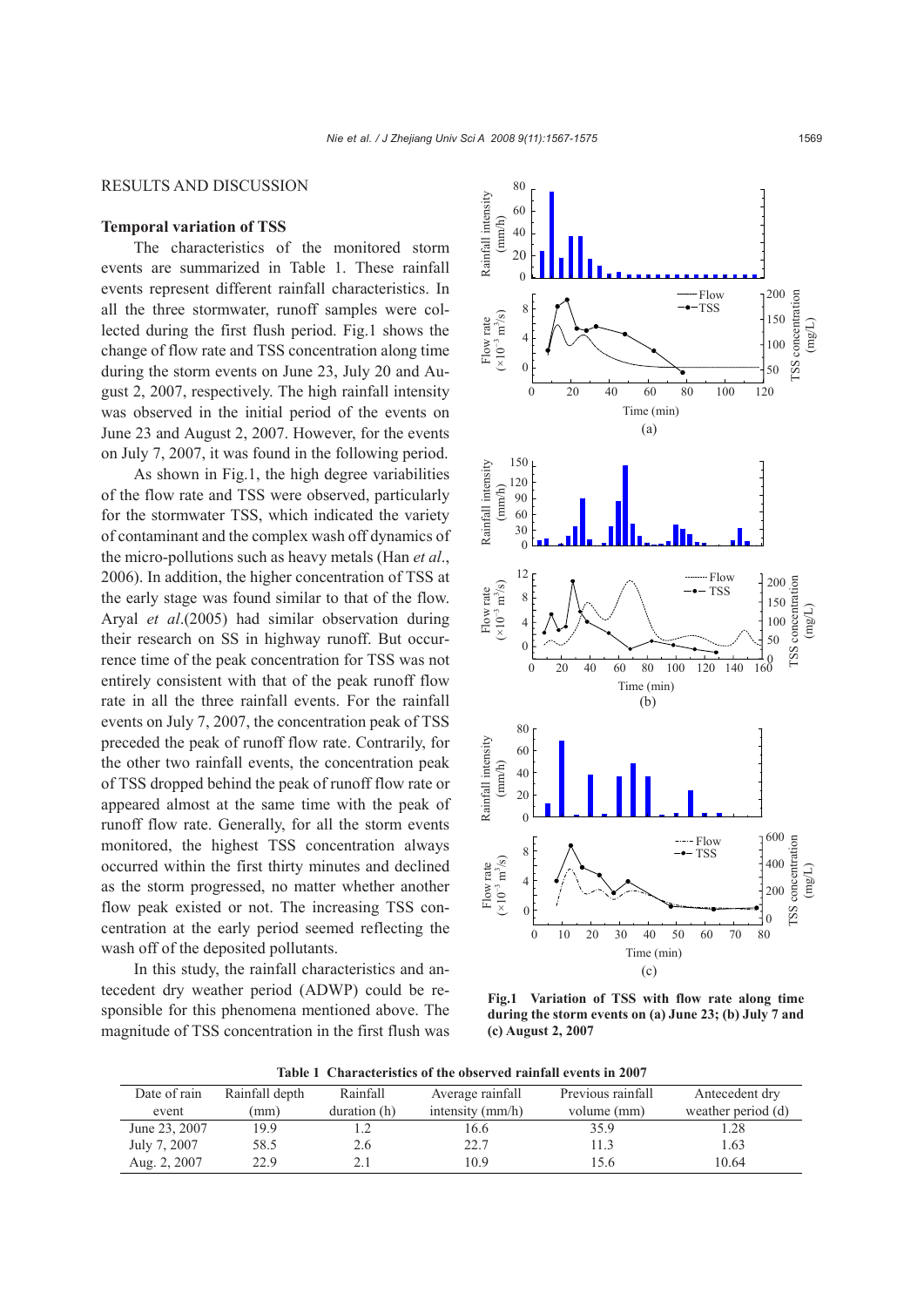significantly correlated to the ADWP. The rainfall events with longer ADWP were more likely to result in higher TSS concentration. The rainfall event on August 2, 2007 was preceded by the longest dry weather period compared with other rainfall events in this study as shown in Table 1. Moreover, its rainfall intensity could be sufficient to flush out the deposited mass on the surface quickly. Therefore, it produced the highest TSS concentration in the first flush among the three rainfall events. When rainfall rapidly decreased, less runoff was produced to dilute the residual particles. However, high TSS concentration still could be measured. Comparatively, the rainfall events on June 23 and July 7, 2007 had relatively short ADWP, which provided a less buildup mass in the same street-sweeping conditions. Consequently, shorter ADWP caused lower peak concentration of TSS. After the peak, the TSS concentration rapidly declined to a low concentration even at a high peak flow since there were no enough particles available for wash off to continue. Other investigators also observed that the ADWP and rainfall intensity significantly affected the TSS concentration of runoff from highway (Lee *et al*., 2002; Li *et al*., 2007).

#### **Variation of fractional SS in runoff**

The Federal Highway Administration of USA reported that 70% of the particles from highway runoff were smaller than 45 μm (Kobriger, 1984). Similarly, Furumai *et al*.(2001) reported that the fine particles smaller than 45 μm accounted for almost half in mass of the TSS in runoff. Hence, in this study, the particle size was fractionated considering 45 μm as a borderline following the previous studies. Fig.2 shows the size distribution of fine  $(\leq 45 \mu m)$  and coarse particles (>45 μm) in runoff samples during the first 30 min after the runoff began on June 23, July 7 and August 2, 2007. The dotted line denoted the flow rate during the sampling period. From Fig.2, it showed that wash off behaviors of fine and coarse fractions were various even for the same rainfall events. In the three rainfall events, both fine fraction and coarse fraction fluctuated significantly with time, and the coarse fraction had a greater fluctuation. Contribution of fine fraction to TSS was generally greater than that of coarse fraction. Especially for the rainfall events on June 23 and July 7, 2007, over 70% of the fine fraction was contained in TSS. On the

contrary, in the rainfall event on August 2, 2007 a significant contribution of the coarse fraction was observed when the flow increased obviously. However, a similar flow increase on June 23, 2007 did not cause a significant rise of coarse fraction contribution.



**Fig.2 Fractional contribution by weight of fine and coarse particle along time during the storm events on (a) June 23; (b) July 7 and (c) August 2, 2007** 

These results may be largely attributed to the difference of the fine/coarse ratio in particulate matters. It had been demonstrated in previous researches that the fine fraction in TSS accounted for major portion within the low range TSS. However, things went opposite direction when the TSS concentration was high, i.e., coarse fraction showed power growth relation with respect to the TSS concentration (Aryal *et al*., 2005). That is to say, the coarse fraction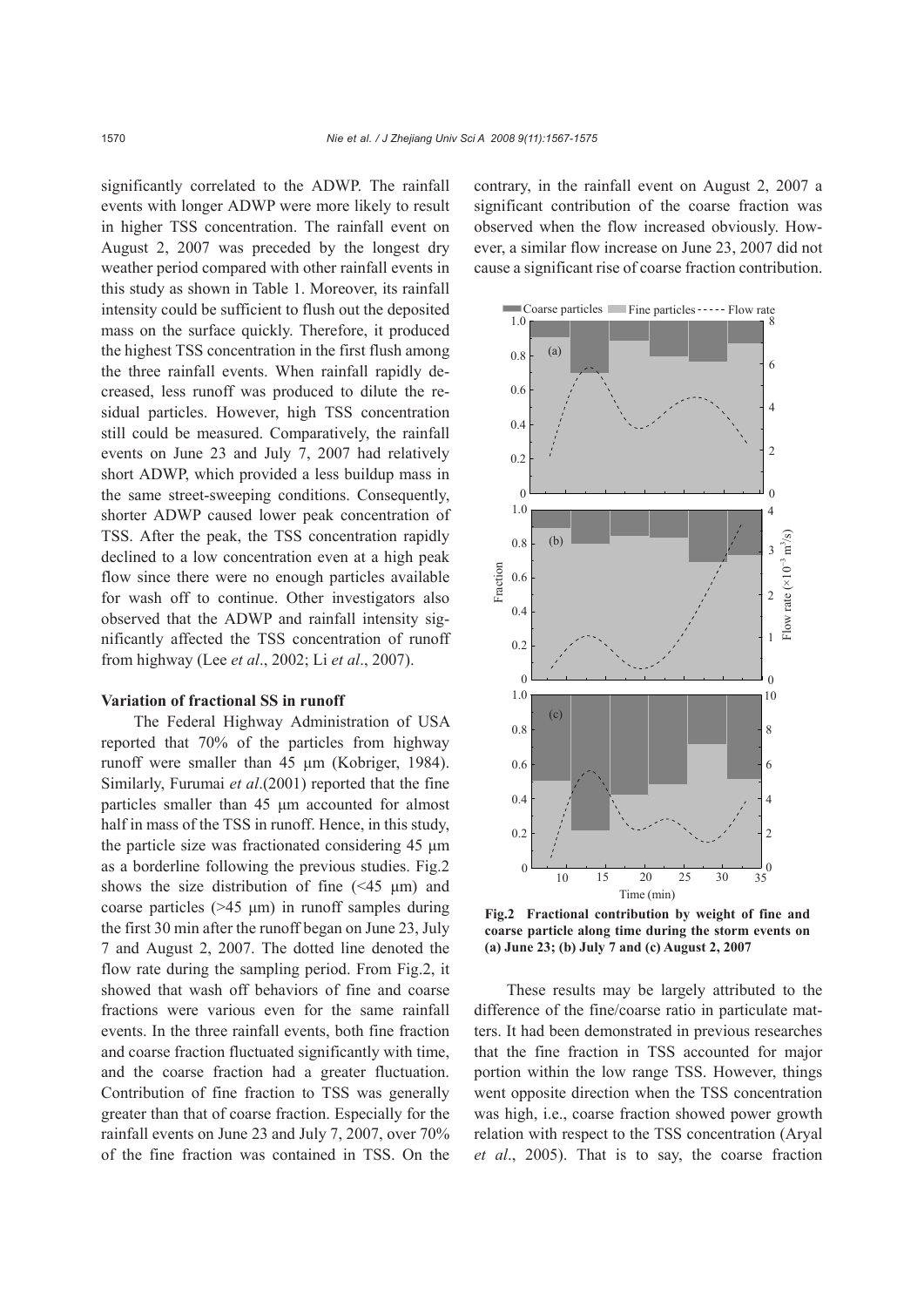increased with the growth of TSS. Furthermore, TSS loads were largely influenced by ADWP. Hence, the antecedent condition may result in a variation in the fine/coarse ratio despite a similar flow rate. As for the August 2 event, the longer ADWP resulted in a more buildup mass, which in turn rendered a higher TSS load. Accordingly, coarse particulate could account for a significant portion of total particulate matter load. When rainfall increased rapidly, a short burst of rainfall could form sufficient runoff to mobile particulate matters, creating a surge in TSS, particularly for coarse particle. So a significant contribution of the coarse fraction was observed in the rainfall event on August 2, 2007. In contrast, fine particulate in TSS accounted for larger portion due to the relatively short ADWP for the rainfall event on July 7 and June 23, 2007. At the beginning of rainfall event, TSS built up on this surface were easily washed off by runoff since flushing of roadway surfaces by runoff was more effective in mobilizing the very fine fraction. In general, the difference of the fine/coarse particle mass ratio among the three typical rainfall events is mainly dependent on the antecedent conditions (antecedent rainfall, ADWP, etc.).

# **Concentration profile in total and particle-bound heavy metals**

There is a general belief that many stormwater pollutants are adsorbed on the surface of SS, and previous researchers have correlated heavy metals to TSS in highway stormwater runoff (Sansalone and Buchberger, 1997a; Shinya *et al*., 2000).

Zn, Cu, Cr, Cd, and Pb were chosen for this study because they are of particular concern due to their prevalence, toxicity, and persistence in the environment. However, of the heavy metals, Cu and Zn were routinely detected, Pb was usually detected, Cr was sporadically detected, and Cd was never detected in all the events. So this study focused on Zn, Cu and Pb.

Fig.3 shows the dynamic behavior of the total (T-Zn, T-Cu, T-Pb) and particle-bound (P-Zn, P-Cu, P-Pb) heavy metal concentrations as a function of time. As shown, the peak concentration of heavy metals appeared in the third, fifth and second sample for the three rainfall events, respectively. Especially for the rainfall event on August 2, 2007 the highest concentration appeared in the second sample and then gradually decreased, showing strong first flushing effects. Rain pattern may be an important reason for the significant first flush. The total and particle-bound concentrations of metals (e.g., Zn, Cu) were highly variable from one to another rainfall event; in contrast, Pb concentrations were less fluctuating. The dynamic behavior of total and particle-bound heavy metals concentrations can be well understood from Fig.3 that shows their relationship with TSS. The changes of the total concentration and particle-bound concentration were strongly dependent on the TSS variation. Consequently, the concentration profiles of heavy metals in total and particle showed a similar trend to



**Fig.3 Dynamic behavior of total and particle-bound heavy metals concentration during the first flush in the storm events on (a) June 23; (b) July 7 and (c) August 2, 2007**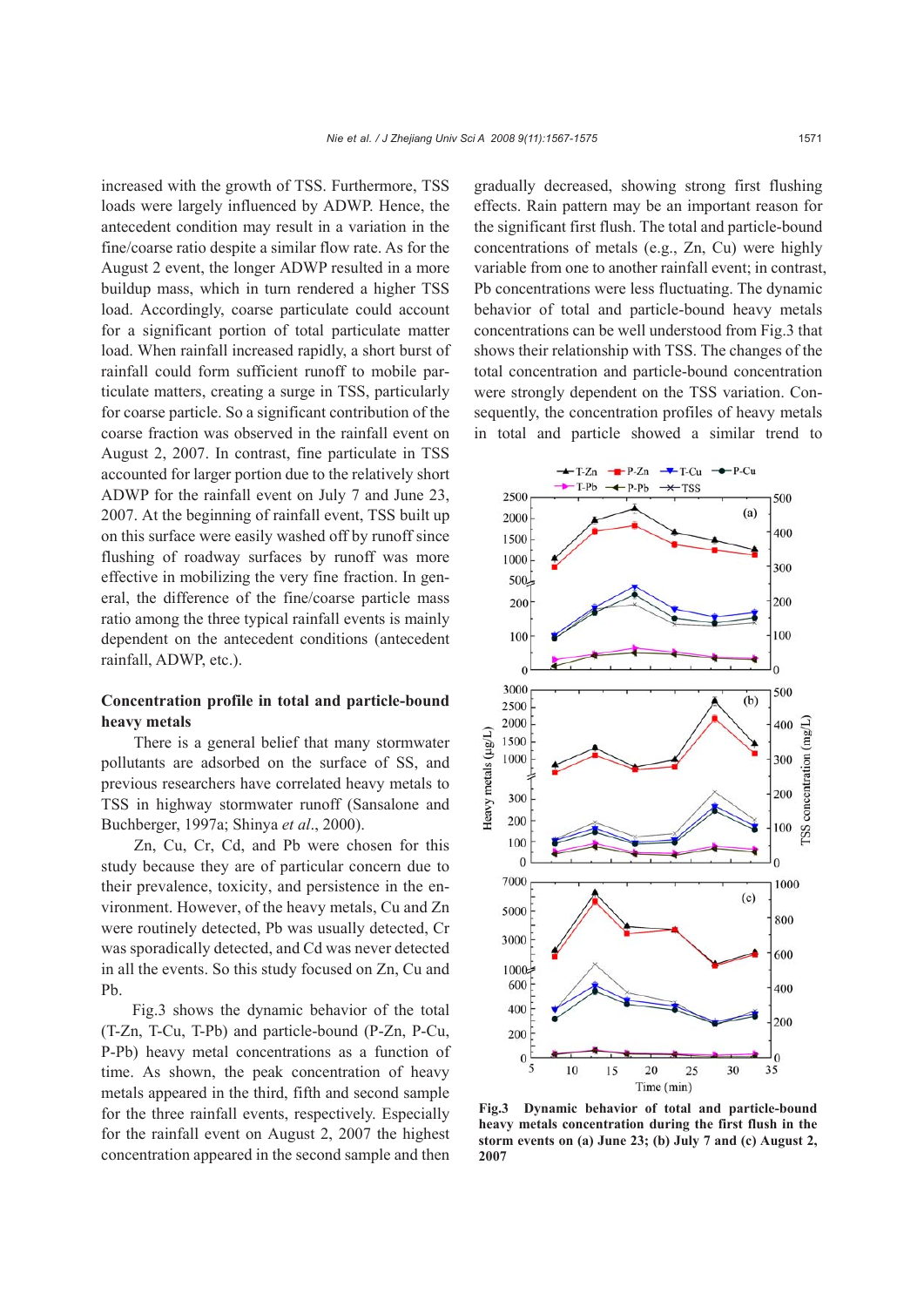corresponding TSS profiles. For the rainfall events on June 23 and on August 2, the concentration profiles of heavy metals were similar to each other but some difference was still observed in the event on August 2, which had a long ADWP as already discussed. As expected, the highest copper and zinc concentrations were found in the rainfall event on August 2. Moreover, the concentrations of copper and zinc were substantially higher during the early portion of the runoff. Comparatively, the rainfall event on June 23 was a smaller event (19.9 mm) with a relatively short ADWP, which limited maximum pollutants concentration.

Table 2 gives the maximum and minimum heavy metals concentration values from this study and other research. Generally the concentration levels follow the order of Zn>Cu>Pb. The zinc concentration was always greater than others, and was usually significantly greater. Although the Pb concentrations were in the range as shown in Table 2, they were significantly lower than the values reported by Sansalone and Buchberger (1997b) and Drapper *et al*.(2000). The Pb levels were much closer to the recent data reported by Tuccillo (2006). It was visible that the time data obtained was different. The Pb concentrations were much closer to the recent data. The low concentration of Pb in highway runoff of Shanghai might be due to the introduction of lead-free gasoline in China since 2000. However, Pb, which is still generated by traffic activities despite the phase out of leaded gasoline, is considered of the greatest concern. The Zn concentrations were considerably high at North Zhongshan 2 Road, Shanghai, but they were still within the range reported in certain literature (Table 2). Previous studies indicated that tire wear, diesel vehicle exhaust and the corrosion of galvanized safety barriers are the major sources for Zn in highway runoff (Barrett *et al*., 1998; Davis *et al*., 2001; Brown and Peake, 2006). Apparently, for China, the

high zinc concentration primarily results from the use of Zn additives in formulating the oil to provide wear protection for tires, which is released by tire wear and subsequent water contact (Gan *et al*., 2008). Another important factor that should not be ignored is the heavy lorries traffic. Most of the heavy lorries are equipped with diesel motor. More pollutants such as particulate-bound Zn can be discharged with their exhaust gas for the quality of diesel oil under the current technical conditions in China. Besides, perhaps the gaps on road management and maintenance between China and those developed countries also made the great difference. Generally, Cu concentrations were similar to what has been reported by other researchers but only a few samples were available (Berbee *et al*., 1999; Furumai *et al*., 2004). Brake wear and fluid leakage are major source of copper. Brake pad material can contain copper, contributing the metal to environment during brake wear. An estimate of copper releasing from automobile brake abrasion has been given as 1.5 mg/(km·vehicle) (Davis *et al*., 2001). Additionally, it should be pointed out that atmosphere deposition has been reconsidered to be another very important source of copper (Sabin *et al*., 2006).

Furthermore, based on the obtained data, the results presented in Fig.3 indicated that the concentrations of Pb and Zn mostly or frequently exceeded the maximum values permitted by the Discharge Standard of Pollutants For Municipal Wastewater Treatment Plant (GB18918-2002, 2002). Moreover, judged by US EPA water standard for surface water discharge (US EPA, 1994), the concentrations of Cu and Zn in the runoff were found to be far exceeding surface water discharge concentrations limits for the adjacent receiving waters except for Pb. The results showed that highway runoff was badly polluted, especially for Zn. Therefore, Zn and Cu should be the primary targets of reduction by control strategies.

**Table 2 Comparison of heavy metals concentrations in highway runoff from various studies** 

| <b>Sources</b>                                   | Site    | $Cu$ ( $\mu$ g/L) | $\text{Zn}$ ( $\mu$ g/L) | Pb $(\mu g/L)$ | <b>ADT</b>     | Pavement materials |
|--------------------------------------------------|---------|-------------------|--------------------------|----------------|----------------|--------------------|
| Buchberger<br>Sansalone<br>and<br>(1997a; 1997b) | Highway | $43 - 325$        | $459 - 15244$            | $31 - 97$      | 150000         | Asphalt            |
| Drapper <i>et al.</i> (2000)                     | Highway | $30 - 90$         | $175 - 440$              | $50 - 250$     | $6000 - 50000$ | Asphalt            |
| Tuccillo $(2006)$                                | Highway | $3 - 65$          | $7 - 210$                | $5 - 38$       |                |                    |
| This study                                       | Highway | $96 - 588$        | $770 - 6250$             | 13~66          | 30000          | Asphalt concrete   |

\* ADT: average daily traffic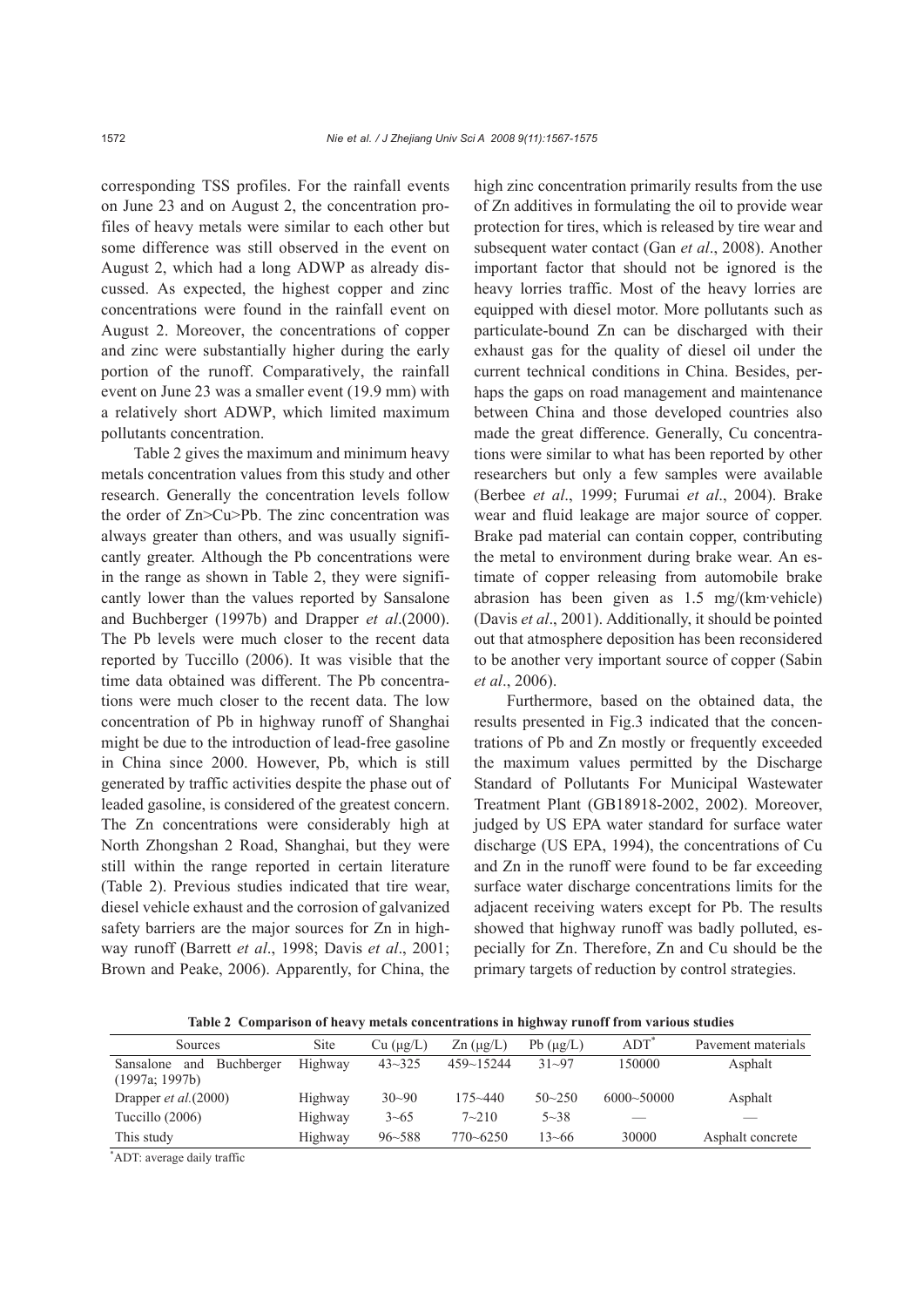# **Change of particle-bound heavy metals content in fractional SS**

Particle-bound heavy metals content in the fine and coarse fractions for the three rainfall events are shown in Fig.4. From the figure, it was noticed that the fluctuation of the particle-bound heavy metals content in the coarse fraction was significant in the first flush period, while the particle-bound heavy metals content in the fine fraction was less fluctuating. This indicated that the runoff behavior of particle-bound heavy metals could be considered depending on particle size distribution. What is more, the smaller particle fraction had higher solid-phase heavy metals content in most cases. According to the result of Sansalone and Buchberger (1997a), the highest concentrations of Zn, Pb, and Cu in the size range of smaller than 45 μm were mostly found. The result was consistent with that in this study. Together, these confirmed that small silt-sized particles could be a primary vehicle for heavy metals transport in highway runoff.

Because particulate-bound heavy metals especially those bound by fine fraction dominate the heavy metals content in highway runoff, it is suggested that runoff treatment practices in Shanghai should be designed to improve retention of particulates removal. Best management practices (e.g., infiltration basin, grass swale, rain garden) with good performances on particulate removal may be favorable choices in highway runoff.

## **CONCLUSION**

The higher concentration of TSS at the early stage was found to be accompanied by a larger flow. The occurrence time of the TSS concentration peak and interval between the TSS concentration peak and the flow peak were found to be dependent on the rainfall characteristics and ADWP.

Contribution of fine fraction to TSS was generally higher than that of coarse fraction, except in the obviously increased runoff flow for certain rainfall events with long antecedent dry weather condition, a significant contribution of the coarse fraction was observed. This might be explained by the different wash off behavior of fine and coarse particles.

Heavy metals concentration profiles in total and



**Fig.4 Variation of particle-bound heavy metals content in fine and coarse fractions during the first flush in the storm events on (a) June 23; (b) July 7 and (c) August 2, 2007**

fractional SS showed similar tendency to the corresponding TSS concentration profiles. As a whole, heavy metals content in fine fraction was higher compared with that of coarse fraction. Heavy metals content enrichment in fine fraction indicated the importance of fine particles runoff behavior.

## ACKNOWLEDGEMENT

The authors would like to thank Shanghai Municipal Engineering Design General Institute for material and financial support.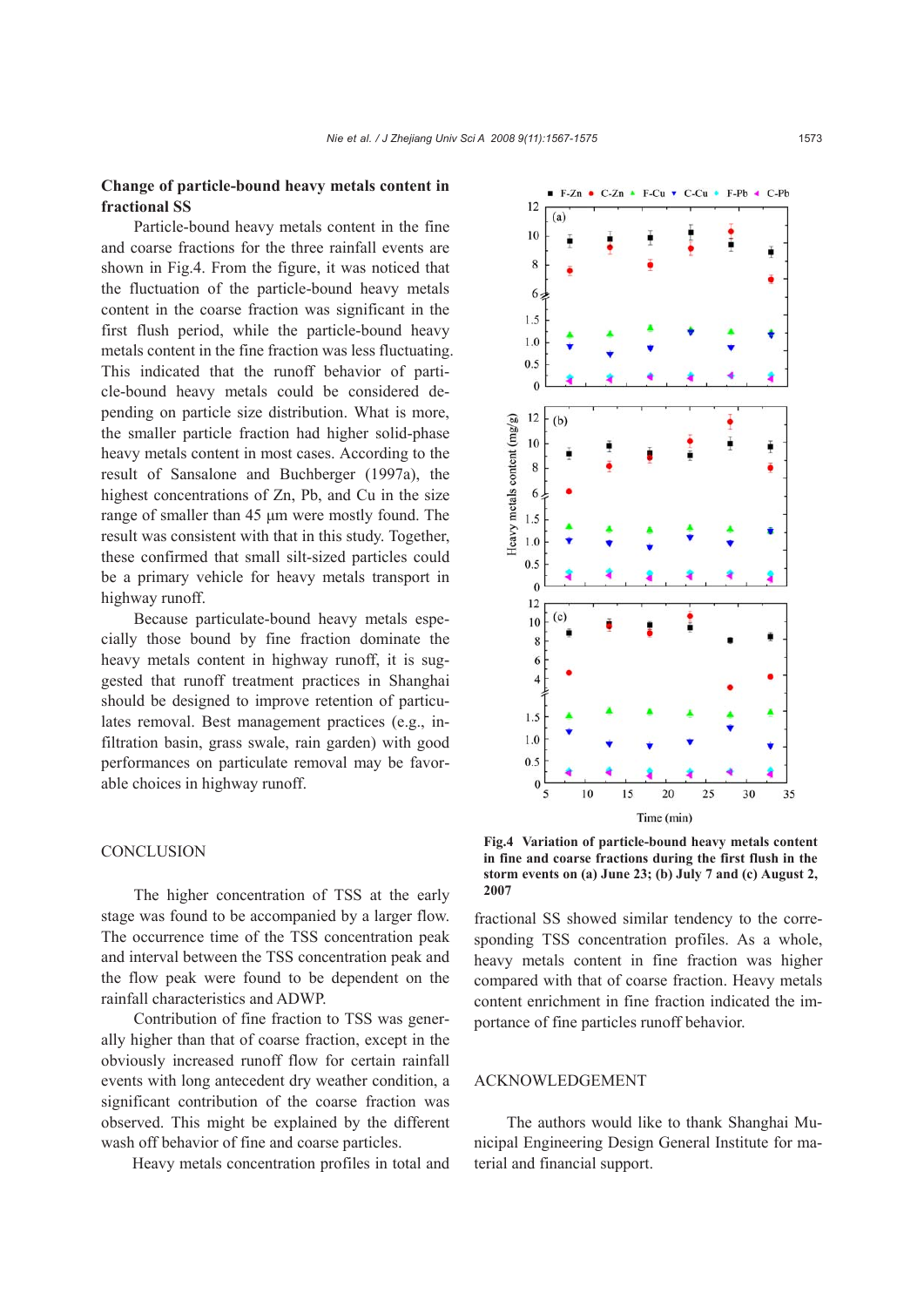#### **References**

- APHA, AWWA, WEF (American Public Health Association, American Water Works Association, and Water Environment Federation), 1992. Standard Methods for the Examination of Water and Wastewater. America Public Health Association, Washington, DC.
- Aryal, R.K., Furumai, H., Nakajima, F., Boller, M., 2005. Dynamic behavior of fractional suspended solids and particle-bound polycyclic aromatic hydrocarbons in highway runoff. *Water Research*, **39**(20):5126-5134. [doi:10.1016/j.watres.2005.09.045]
- Barrett, M.E., Irich, B.Jr., Malina, J.F., Charbeneau, R.J., 1998. Characterization of highway runoff in Austin area*. Journal of Environmental Engineering*, **124**(2):131-137. [doi:10.1061/(ASCE)0733-9372]
- Berbee, R., Rijs, G., Brouwer, D.R., Velzen, V.L., 1999. Characterization and treatment of runoff from highways in the Netherlands paved with impervious and pervious asphalt. *Water Environment Research*, **71**(2):183-190. [doi:10.2175/106143098X121914]
- Brown, J.N., Peake, B.M., 2006. Sources of heavy metals and polycyclic aromatic hydrocarbons in urban stormwater runoff. *Science of The Total Environment*, **359**(1-3):145- 155. [doi:10.1016/j.scitotenv.2005.05.016]
- Caltrans, 2000. Guidance Manual: Stormwater Monitoring Protocols. Report No. CTSW-RT-00-005, p.263-319.
- Chen, J., Zhao, G.Z., Wang, B.Y., You, W.W., 2004. Storage reservoir and its application in regulation of Suzhou Creek. *China Municipal Engineering*, **4**:34-37 (in Chinese).
- Davis, A.P., Shokouhian, M., Ni, S., 2001. Loading estimates of lead, copper, cadmium, and zinc in urban runoff from specific sources. *Chemosphere*, **44**(5):997-1009. [doi:10. 1016/S0045-6535(00)00561-0]
- Drapper, D., Tomlinson, R., Williams, P., 2000. Pollutant concentration in road runoff: Southeast Queensland case study. *Journal of Environmental Engineering*, **126**(4): 313-320. [doi:10.1061/(ASCE)0733-9372(2000)126:4(31 3)]
- Furumai, H., Hijioka, Y., Nakajima, F., 2001. Modelling and Field Survey on Washoff Behavior of Suspended Particles from Roofs and Roads. Urban Drainage Modelling—Proceedings of the Specialty Symposium of the World Water and Environmental Resources Congress. Orlando, Florida, USA, p.225-237.
- Furumai, H., Balmer, H., Boller, M., 2002. Dynamic behavior of suspended pollutants and particle size distribution in highway runoff. *Water Science and Technology***, 46**(11-12):413-418.
- Furumai, H., Aryal, R.K., Nakajima, F., 2004. Profile Analysis of Polycyclic Aromatic Hydrocarbons and Heavy Metals in Size Fractionated Highway Dust and Runoff Samples. The 9th International Conference on Urban Drainage, September 8-13, 2002, Portland, Oregon, USA.
- Gan, H.Y., Zhuo, M.N., Li, D.Q., Zhou, Y.Z., 2008. Quality characterization and impact assessment of highway runoff in urban and rural area of Guangzhou, China.

*Environmental Monitoring and Assessment*, **140**(1-3): 147-159. [doi:10.1007/s10661-007-9856-2]

- GB18918-2002, 2002. Discharge Standard of Pollutants for Municipal Wastewater Treatment Plant, China (in Chinese).
- Han, Y.H, Lau, S.L., Kayhanian, M., Stenstrom, M.K., 2006. Correlation analysis among highway stormwater pollutants and characteristics. *Water Science and Technology*, **53**(2):235-243. [doi:10.2166/wst.2006.057]
- Hoffman, E.J., Mills, G.L., Latimer, J.S., Quinn, J.G., 1984. Urban runoff as source of polycyclic aromatic hydrocarbons to coastal waters. *Environmental Science and Technology*, **18**(8):580-587. [doi:10.1021/es00126a003]
- Kobriger, N.P., 1984. Sources and Migration of Highway Runoff Pollutants. Report No. FHWA/RD-84/057.
- Krein, A., Schorer, M., 2000. Road runoff pollution by polycyclic aromatic hydrocarbons and its contribution to river sediment. *Water Research*, **34**(16):4110-4115. [doi:10. 1016/S0043-1354(00)00156-1]
- Lau, S.L., Stenstrom, M.K., 2005. Metals and PAHS adsorbed to street particles. *Water Research*, **39**(17):4083-4092. [doi:10.1016/j.watres.2005.08.002]
- Lee, J.H., Bang, K.W., Ketchum, L.H., Choe, J.S., Yu, M.J., 2002. First flush analysis of urban storm runoff. *The Science of the Total Environment*, **293**(1-3):163-175. [doi:10.1016/S0048-9697(02)00006-2]
- Li, L.Q., Yin, C.Q., He, Q.C., Kong, L.L., 2007. First flush of storm runoff pollution from an urban catchment in China. *Journal of Environmental Sciences*, **19**(3):295-299. [doi:10.1016/S1001-0742(07)60048-5]
- Murakami, M., Nakajima, F., Furumai, H., 2004. Modelling of runoff behavior of particle-bound polycyclic aromatic hydrocarbons from roads and roofs. *Water Research*, **38**(20):4475-4483. [doi:10.1016/j.watres.2004.07.023]
- Pitt, R., Field, R., Lalor, M., Brown, M., 1995. Urban stormwater toxic pollutants: assessments, sources and treatability. *Water Environment Research*, **67**(3):260-265. [doi:10.2175/106143095X131466]
- Sabin, L.D., Lim, J.H., Venezia, M.T., Winer, A.M., Schiff, K.C., Stolzenbach, K.D., 2006. Dry deposition and resuspension of particle-associated metals near a freeway in Los Angeles. *Atmospheric Environment*, **40**(39):7528- 7538. [doi:10.1016/j.atmosenv.2006.07.004]
- Sansalone, J.J., Buchberger, S.G., 1997a. Partitioning and first flush of metals in urban roadway storm water. *Journal of Environmental Engineering*, **123**(2):134-143. [doi:10. 1061/(ASCE)0733-9372(1997)123:2(134)]
- Sansalone, J.J., Buchberger, S.G., 1997b. Characterization of solid and metal element distributions in urban highway stormwater. *Water Science and Technology*, **36**(8-9):155- 160. [doi:10.1016/S0273-1223(97)00605-7]
- Shinya, M., Tsuchinaga, T., Kitano, M., Ishikawa, M., 2000. Characterization of heavy metals and polycyclic aromatic hydrocarbons in urban highway runoff. *Water Science and Technology*, **42**(7-8):201-208.
- Shinya, M., Tsuruho, K., Konishi, T., Ishikawa, M., 2003. Evaluation of factors influencing diffusion of pollutant